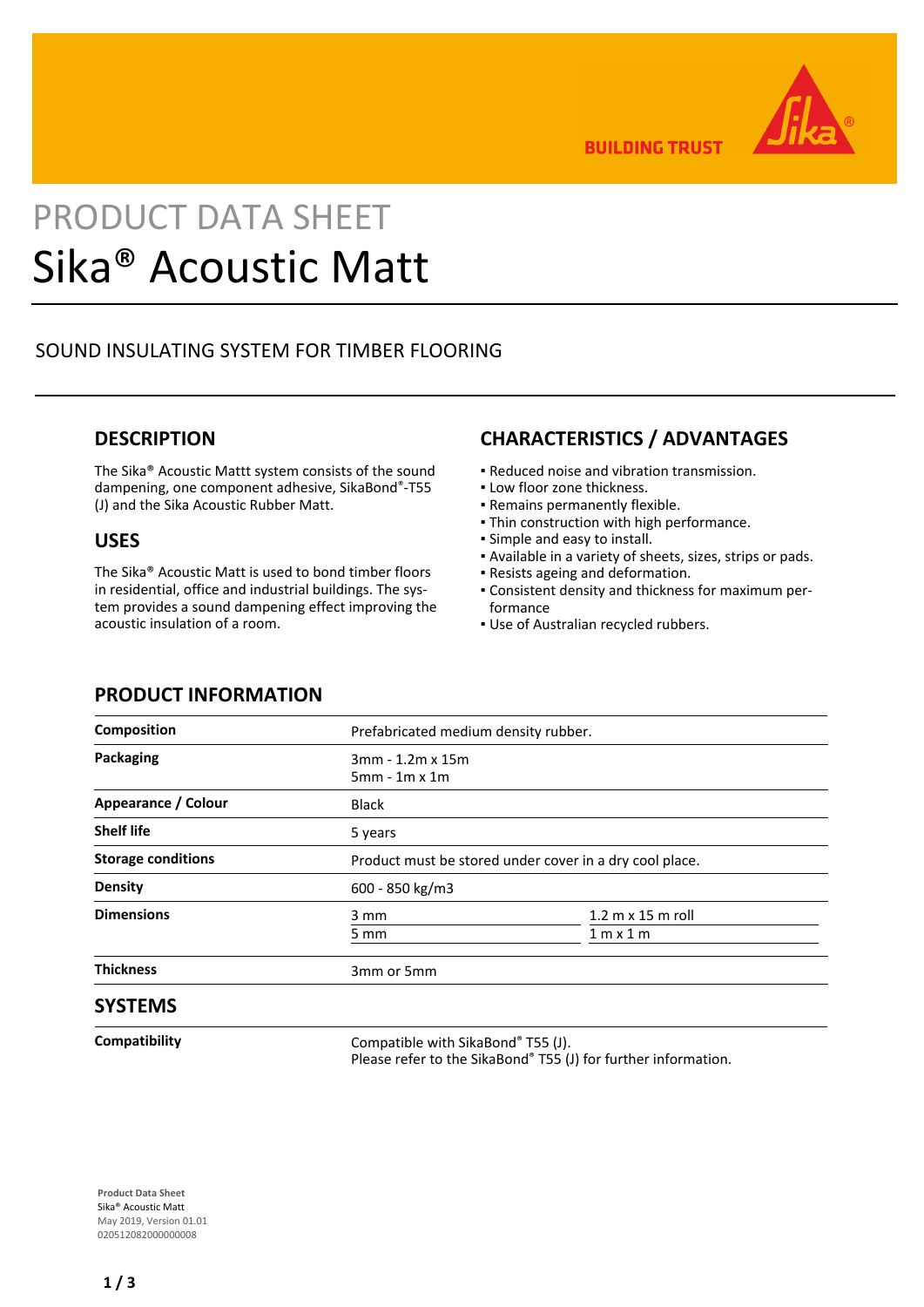# **APPLICATION INSTRUCTIONS**

#### **SUBSTRATE PREPARATION**

All surfaces must be clean, dry, sound and free from dust, loose particles and friable materials. Paint, laitance and other poorly adhering particles must be removed by grinding. Standard construction rules or the timber manufacturer's instructions regarding moisture content of concrete, cement screeds or wooden substrates must be observed.

Concrete/cement screed substrate: No preparation is necessary on a dry, dense, wearable substrate. For other substrate conditions, the floor must be grinded and thoroughly cleaned with an industrial vacuum cleaner. (Important: Pre-Trials absolutely necessary) Other substrates: In case of flowable screeds and other unknown substrates we recommend that you consult your local Sika Technical Representative. **Priming**

The moisture content should be measured in accordance with the Floor Coverings Standard, AS1884-1985. A method of testing concrete moisture is given in the appendix of this standard. When the moisture content of the concrete is found to be below 5.5%, the substrate is generally considered suitable for SikaBond®- T55 (J) to be applied without a primer. When the moisture content of the concrete is found to be greater than 5.5%, Sika® Primer MB must be used as a primer before applying SikaBond®-T55 (J). When the moisture content of recently placed concrete is greater than 10%, EpoCem (Sikafloor®-81 EpoCem® or Sikagard®-720 EpoCem®) should be used as a temporary moisture barrier. Sika Primer MB should then be used as a primer coat before applying SikaBond®-T55 (J). When priming with Sika® Primer MB, a continuous visible film of cured epoxy must be observed on the surface. The application rate will depend on the porosity of the substrate. Older slabs indicating high moisture readings should be investigated to identify why the moisture content is high before proceeding.

#### **APPLICATION METHOD / TOOLS**

Apply a layer of SikaBond® T55 (J) as per the instructions in the PDS.

Apply firm pressure when bringing the Acoustic Matt in contact with the SikaBond® T55 (J). After twelve hours of application of the Acoustic Matt, screed another layer of Sikabond® T55 (J) to the Matt and apply timber planks. Keep the components under pressure for at least 3 hours until the adhesive has partially cured.

For application details of timber flooring systems, contact the timber manufacturer.

# **FURTHER INFORMATION**

#### **Further Documents**

- SikaBond® T55 (J) PDS
- Sika® Primer MB PDS

# **IMPORTANT CONSIDERATIONS**

▪ Floors can be walked on 24 hours after installation

**Product Data Sheet** Sika® Acoustic Matt May 2019, Version 01.01 020512082000000008

(no traffic or heavy concentrated loads). The floor is fully serviceable after 48 hours.

- For proper curing of the SikaBond®-T55 (J), it must be allowed to moisture cure (i.e. either from the substance or the air).
- SikaBond®-T55 (J) should not be used on polyethyl-▪ ene, polypropylene, Teflon & other plasticised synthetic materials. (Trials should be conducted if in doubt).
- Consult Sika® Primer MB PDS for detailed priming in-▪ formation.
- Timber flooring systems should be allowed to accli-▪ matise to the environment it is to be placed in to allow for expansion and shrinkage problems that may occur. Refer to the timber manufacturer's installation and design procedures.

# **BASIS OF PRODUCT DATA**

All technical data stated in this Product Data Sheet are based on laboratory tests. Actual measured data may vary due to circumstances beyond our control.

# **LOCAL RESTRICTIONS**

Please note that as a result of specific local regulations the declared data for this product may vary from country to country. Please consult the local Product Data Sheet for the exact product data.

# **ECOLOGY, HEALTH AND SAFETY**

For Product is an article. No safety data sheet required.

# **LEGAL NOTES**

The information, and, in particular, the recommendations relating to the application and end-use of Sika products, are given in good faith based on Sika's current knowledge and experience of the products when properly stored, handled and applied under normal conditions in accordance with Sika's recommendations. In practice, the differences in materials, substrates and actual site conditions are such that no warranty in respect of merchantability or of fitness for a particular purpose, nor any liability arising out of any legal relationship whatsoever, can be inferred either from this information, or from any written recommendations, or from any other advice offered. The user of the product must test the product's suitability for the intended application and purpose. Sika reserves the right to change the properties of its products. The proprietary rights of third parties must be observed. All orders are accepted subject to our current terms of sale and delivery. Users must always refer to the most recent issue of the local Product Data Sheet for the product concerned, copies of which will be supplied on request.



**BUILDING TRUST**